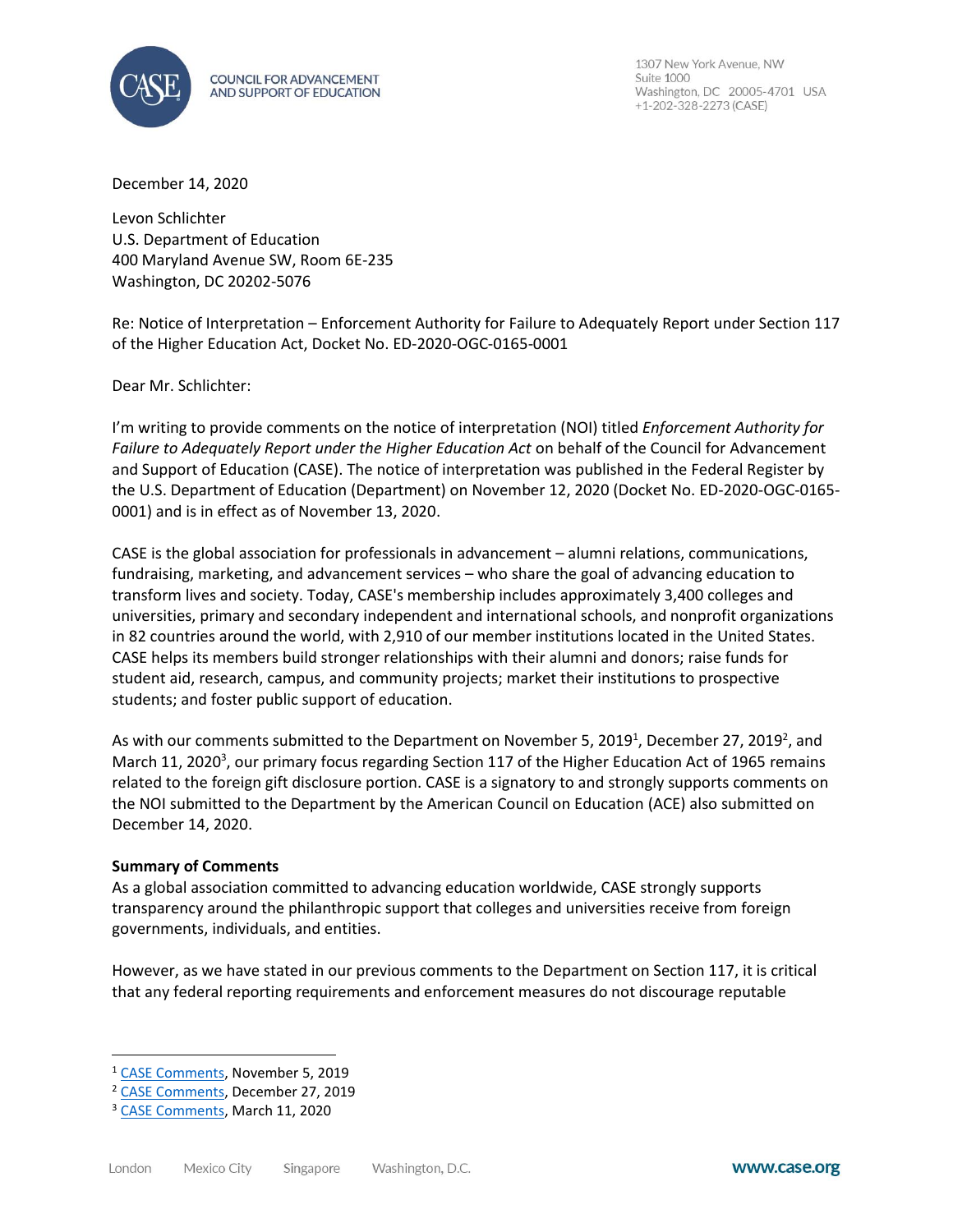philanthropists who want to make a difference from making legitimate charitable gifts to U.S. educational institutions.

Unfortunately, the Department's NOI is counterproductive in supporting and ensuring institutional compliance and transparency with Section 117 foreign gift reporting and exceeds the statutory authority Congress granted the Department when it enacted Section 117. We also encourage the Department to launch a formal regulatory rulemaking process to provide needed guidance on Section 117.

## **Department's Interpretation of Enforcement Authority Is Misguided**

CASE is most concerned that the Department, through the NOI, asserts enforcement authority that is not in Section 117. Specifically, the Department asserts the authority to implement a variety of enforcement measures for an institution that violates its Program Participation Agreement (PPA), including termination of the institution's Title IV participation.<sup>4</sup> The loss of Title IV eligibility for receiving student financial aid funding would have detrimental effects on institutions and the students they serve, hindering their academic achievement, research and learning, and access to a well-rounded education.

The Department's assertion has no basis in the statute which is very clear on enforcement authority. The statute unambiguously directs the Department to refer enforcement actions to the Attorney General within the Department of Justice.<sup>5</sup> Section 117 also states that an institution that knowingly or willfully fails to comply with the foreign gift and contract disclosure requirements can be subject to fines that include any related investigation and enforcement expenses.<sup>6</sup> The statute does not reference authority for the Department to terminate an institution's Title IV participation.

Furthermore, though the NOI states that institutions have administrative appeal rights when the Department imposes fines, limitations, suspensions, or termination of the institution's Title IV participation, it is fundamentally unnecessary and improper to deny institutions Title IV eligibility for complications around Section 117 compliance. Colleges and universities should not be subject to such drastic penalties that are both ineffective in addressing Section 117 compliance violations and contrary to the Department's mission to "promote student achievement and preparation for global competitiveness by fostering educational excellence and ensuring equal access."<sup>7</sup>

**Unfortunately, the NOI continues a troubling pattern of the Department overstepping its authority by going beyond congressional intent and what is required in Section 117.** The Department's assertion of authority to administratively subpoena information when investigating possible violations of Section 117 in addition to impose fines, restrict Title IV grant funding, and other enforcement measures is overreaching and goes beyond the statute's enforcement provision.

## **Engagement with the Higher Education Community**

If the Department is truly committed to increasing compliance with Section 117, we renew our request that the Department seek to engage collaboratively with the U.S. higher education community and pursue a formal rulemaking process. Though Section 117 was enacted as part of the reauthorization of the Higher Education Act in 1986, the Department has not issued regulations on how institutions should

<sup>4</sup> [NOI, Enforcement Authority for Failure to Adequately Report under the Higher Education Act,](https://beta.regulations.gov/document/ED-2020-OGC-0165-0001) U.S. Department of Education, November 13, 2020

<sup>5</sup> [20 USC §1011f: Disclosures of foreign gifts](https://uscode.house.gov/view.xhtml?req=granuleid:USC-prelim-title20-section1011f&num=0&edition=prelim)

<sup>&</sup>lt;sup>6</sup> Ibid.

<sup>&</sup>lt;sup>7</sup> [Overview and Mission Statement,](https://www2.ed.gov/about/landing.jhtml) U.S. Department of Education